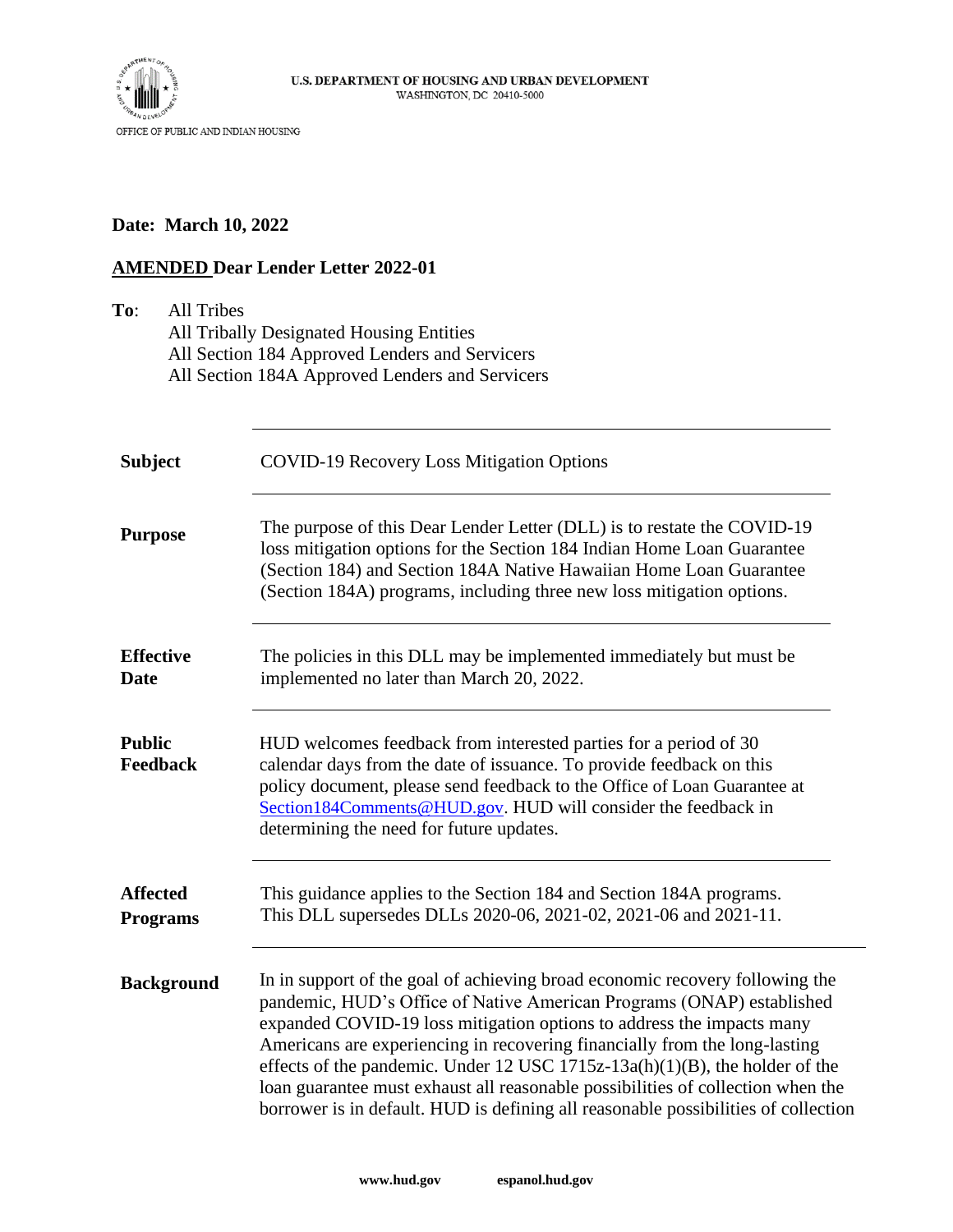to include the following loss mitigation, forbearance, and loan modification options. These options were published in DLLs 2020-06, 2021-02, 2021-06 and 2021-11.

ONAP continues to evaluate both the effects of the pandemic on its portfolio as well as the economic indicators of the broader recovery. While economic indicators are trending positive, ONAP has determined that given the nature of COVID-19 hardships homeowners have faced, broader payment relief may be necessary to support a sustained and equitable recovery as well as to protect the Loan Guarantee Fund (LGF).

With these goals in mind, ONAP evaluated ways to streamline the existing loss mitigation options and has created three new COVID-19 loss mitigation options, which are presented in this DLL, along with a restatement of existing COVID-19 loss mitigation options so that these policies are available in one DLL. The new loss mitigation options established in this DLL will provide a path to deep and sustained recovery for Borrowers who were significantly impacted by the pandemic. The pandemic has caused a lengthy period of instability that has deeply impacted homeowners requiring a streamlined approach to ensure Borrowers remain in their homes whenever possible.

ONAP anticipates the three new COVID-19 loss mitigation options will particularly help low-income households, first-time homeowners, and native households that have been disproportionately impacted by the pandemic. ONAP encourages Lenders and Borrowers alike to utilize the extensive network of Housing Counselors to help explain and expedite this additional relief.

#### **Summary of Changes** This DLL consolidates all COVID-19 loss mitigation options available to Section 184 and Section 184A Borrowers, which were issued in various DLLs, into a single DLL.

This DLL also establishes three new loss mitigation options for Borrowers impacted by COVID-19:

- The COVID-19 Native Advance Loan Modification
- The COVID-19 Recovery Loss Mitigation Advance
- The COVID-19 Recovery Native Loan Modification

The COVID-19 Recovery Loss Mitigation Advance replaces the COVID -19 National Emergency Forbearance Loss Mitigation Advance established in DLL 2020-06.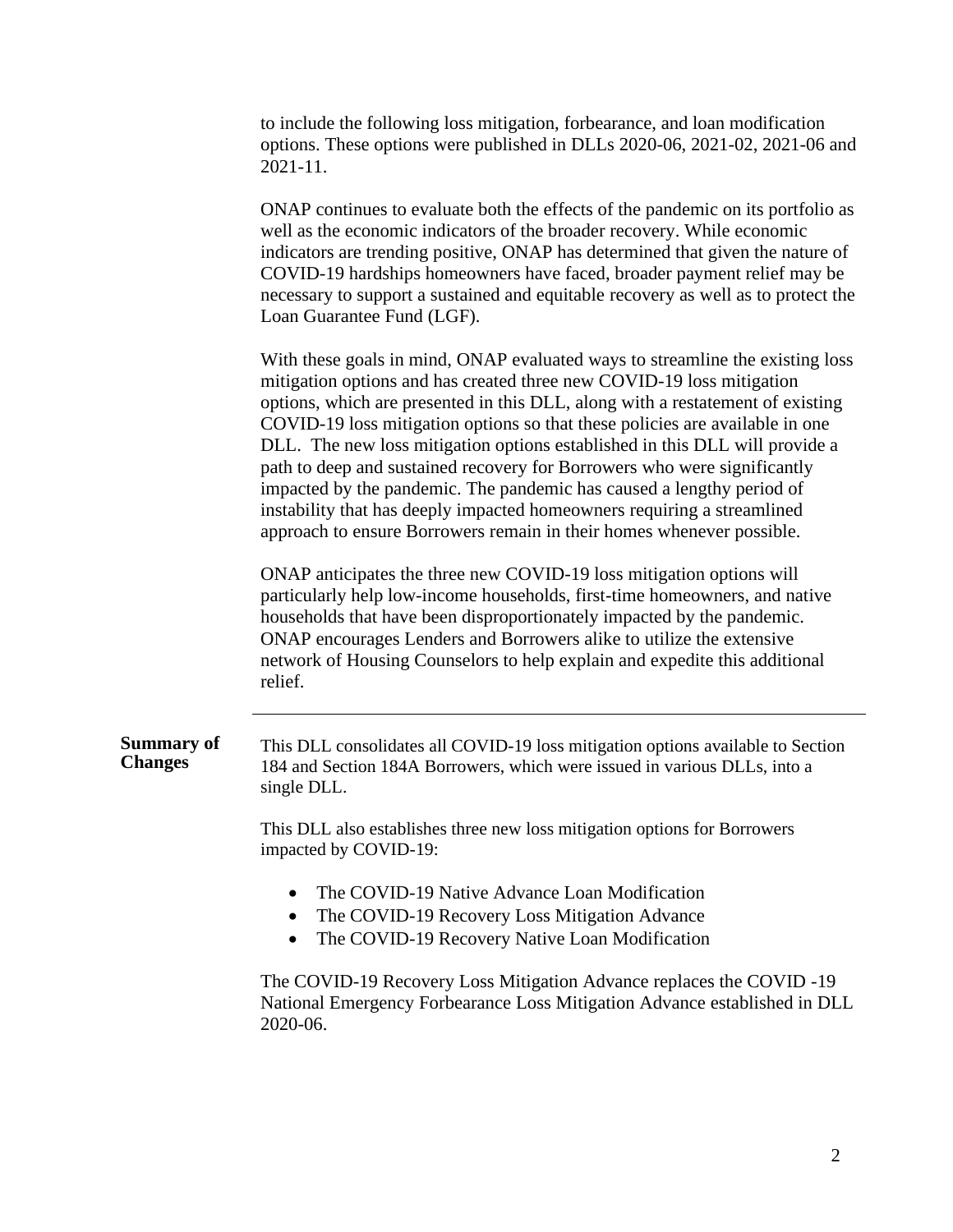|                                     | This DLL mandates the use of the most recent Freddie Mac Weekly Primary<br>Mortgage Market Survey (PMMS) interest rate, rounded to the nearest one-<br>eighth of 1 percent (0.125 percent) for the COVID-19 Native Advance Loan<br>Modification and for the COVID-19 Recovery Native Loan Modification.<br>This DLL requires Lenders to inform Borrowers suffering financial distress of<br>the Homeowner Assistance Fund (HAF) and the possible availability of<br>assistance in their state. |  |
|-------------------------------------|------------------------------------------------------------------------------------------------------------------------------------------------------------------------------------------------------------------------------------------------------------------------------------------------------------------------------------------------------------------------------------------------------------------------------------------------------------------------------------------------|--|
| COVID-19<br>Loss                    | Borrowers in the Section 184 and Section 184A programs have the following<br><b>COVID-19 Loss Mitigation Options:</b>                                                                                                                                                                                                                                                                                                                                                                          |  |
| <b>Mitigation</b><br><b>Options</b> | <b>COVID-19 Forbearance.</b> The COVID-19 Forbearance provides<br>$\bullet$<br>Borrowers who experience an adverse impact on their ability to make on-<br>time Loan payments due to the COVID-19 pandemic with a forbearance<br>period, which allows for one or more periods of reduced or suspended<br>payments without specific terms of repayment. This relief was first<br>established in DLL 2020-06 on May 19, 2020 and is being continued in<br>this DLL.                               |  |
|                                     | The COVID-19 Native Advance Loan Modification (COVID-19<br>$\bullet$<br>Native ALM). The COVID-19 Native ALM is proactively offered to<br>eligible delinquent Borrowers who can achieve a minimum 25 percent<br>reduction in the Principal and Interest (P&I) portion of the Borrower's<br>monthly Loan payment through a 30-year rate and term Loan<br>Modification that includes arrearages.                                                                                                 |  |
|                                     | <b>COVID-19 Recovery Loss Mitigation Advance (COVID-19)</b><br>$\bullet$<br><b>Recovery LMA).</b> The COVID-19 Recovery LMA is a is a zero-interest<br>subordinate lien for arrearages for Borrowers who can return to making<br>their existing Loan payments after Forbearance or Default. The<br>COVID-19 Recovery LMA replaces the COVID -19 National<br>Emergency Forbearance Loss Mitigation Advance established in DLL<br>2020-06.                                                       |  |

• **The COVID-19 Recovery Native Loan Modification.** The COVID-19 Recovery Native Loan Modification includes a Loss Mitigation Advance for arrearages and a Loan Modification with a targeted 25 percent P&I reduction for Borrowers who are unable to return to their existing Loan payments.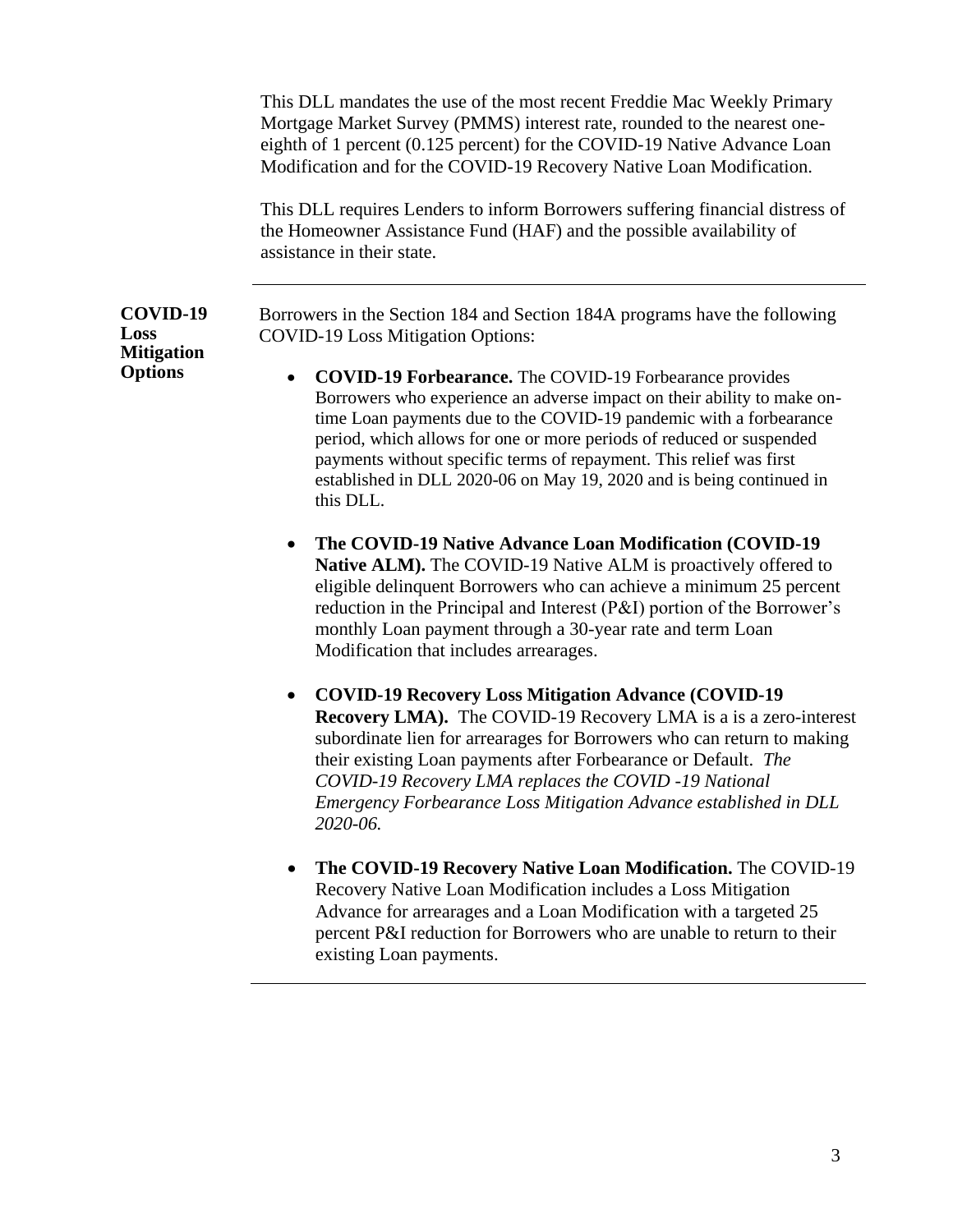**Outreach Requirements for Lenders and Servicers to All Section 184 and 184A Borrowers** 

Lenders and Servicers must ensure all Borrowers are informed of all available relief options presented in this DLL. Lenders may utilize any acceptable methods for communicating with Borrowers regarding possible COVID-19 loss mitigation options.

Acceptable methods of communication are emails, texts, fax, teleconferencing, Lender or Servicer's websites, or sending out a general communication advising Borrowers of possible COVID-19 loss mitigation options.

At a minimum, Lenders should reach out to the following groups of Borrowers:

- Outreach to all Borrowers by public posting
- Outreach to all Borrowers currently in default
- Outreach to all Borrowers being evaluated for or currently in a loss mitigation plan

**Homeowner Assistance Fund.** The Lender must inform Borrowers, utilizing any acceptable method of communication, that they can apply for the Department of Treasury's Homeowner Assistance Fund (HAF), if HAF is available in their jurisdiction.

As permitted by the jurisdiction's HAF program, HAF funds may be used in connection with the Borrower's Section 184 or Section 184A Loan in a manner consistent with the respective loan documents and Section 184 or Section 184A requirements.

More information on HAF is available at: [https://home.treasury.gov/policy](https://home.treasury.gov/policy-issues/coronavirus/assistance-for-state-local-and-tribal-governments/homeowner-assistance-fund)[issues/coronavirus/assistance-for-state-local-and-tribal](https://home.treasury.gov/policy-issues/coronavirus/assistance-for-state-local-and-tribal-governments/homeowner-assistance-fund)[governments/homeowner-assistance-fund.](https://home.treasury.gov/policy-issues/coronavirus/assistance-for-state-local-and-tribal-governments/homeowner-assistance-fund)

**COVID-19 Forbearance** A COVID-19 Forbearance allows Borrowers to pause or reduce Loan payments for a period of time. The Borrower is still responsible for any arrearages that occur during the forbearance period. A COVID-19 Forbearance is initiated at the Borrower's request and is available to any Borrower that experiences an adverse impact on their ability to make on-time Loan payments due to the COVID-19 pandemic, regardless of default status.

> The term of the initial and any additional COVID-19 Forbearance period may be shortened at the Borrower's request.

> The Lender must waive all late charges, fees, and penalties, if any, as long as the Borrower is on a COVID-19 Forbearance Plan.

No COVID-19 Forbearance period may extend beyond six months after the end of the COVID-19 National Emergency or September 30, 2022, whichever is later.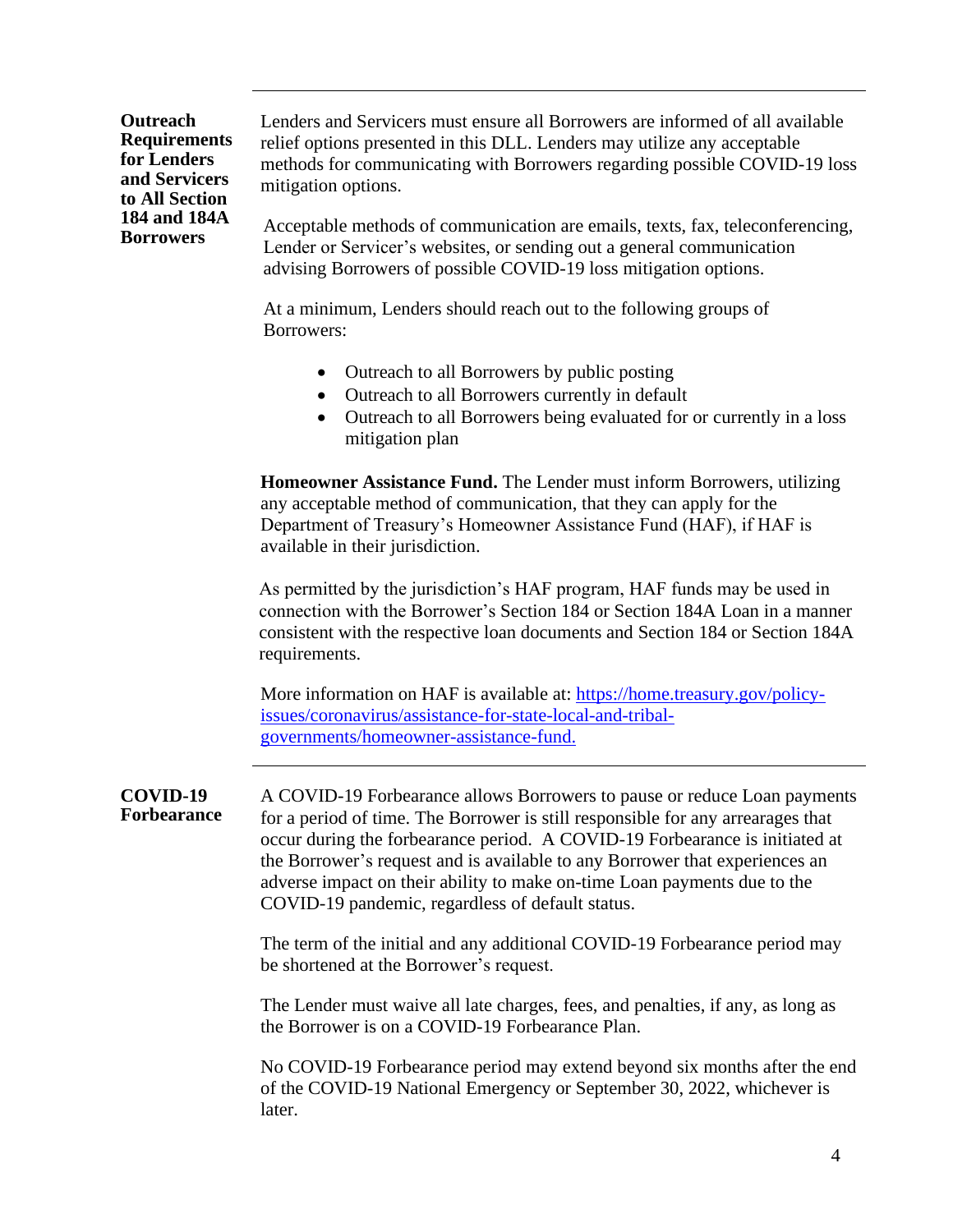| <b>Initial</b>     | <b>Initial</b> | <b>Additional</b>  | <b>Forbearance</b> | <b>Maximum</b>     |
|--------------------|----------------|--------------------|--------------------|--------------------|
| <b>Forbearance</b> | Forbearance    | <b>Forbearance</b> | <b>Extensions</b>  | <b>Forbearance</b> |
| Date               | <b>Period</b>  | <b>Period</b>      |                    | <b>Period</b>      |
| March 1,           | Up to $6$      | Up to $6$          | Up to $6$          | Up to $18$         |
| $2020 - June$      | months         | months             | months             | months             |
| 30, 2020           |                |                    | (in 3-month        |                    |
|                    |                |                    | increments)        |                    |
| July 1, 2020       | Up to $6$      | Up to $6$          | Up to $3$          | Up to $15$         |
| – Sept. 30,        | months         | months             | months             | months             |
| 2020               |                |                    |                    |                    |
| Oct. 1, 2020       | Up to $6$      | Up to $6$          | $\overline{0}$     | Up to 12           |
| $-$ June 30,       | months         | months             |                    | months             |
| 2021               |                |                    |                    |                    |
| July 1, 2021       | Up to $6$      | Up to $6$          | $\overline{0}$     | Up to $12$         |
| $-$ Sept. 30,      | months         | months             |                    | months             |
| 2021               |                |                    |                    |                    |
| October 1,         | Up to $6$      | Up to $6$          | $\overline{0}$     | Up to $12$         |
| $2021 -$ the       | months         | months (if         |                    | months (if         |
| end of the         |                | the initial        |                    | the Borrower       |
| COVID-19           |                | forbearance        |                    | is eligible for    |
| <b>National</b>    |                | will be            |                    | the                |
| Emergency          |                | exhausted or       |                    | additional         |
|                    |                | expires            |                    | COVID-19           |
|                    |                | during the         |                    | Forbearance        |
|                    |                | COVID-19           |                    | Period)            |
|                    |                | National           |                    |                    |
|                    |                | Emergency)         |                    |                    |

**COVID-19 Forbearance Period, Based on Date of Initial COVID-19 Forbearance**

#### **(1) Initial COVID-19 Forbearance Requested on or before June 30, 2020**

The initial COVID-19 Forbearance period may be up to six months. If needed, an additional COVID-19 Forbearance period of up to six months may be requested by the Borrower and must be approved by the Lender. After 12 months of COVID-19 Forbearance, if needed, the Borrower may request, and the Lender must approve, up to two additional three-month COVID-19 Forbearance extension periods. Each three-month extension must be requested individually. Neither of the two additional three-month extension periods may extend beyond December 31, 2021. The maximum COVID-19 Forbearance period for these Borrowers is 18 months.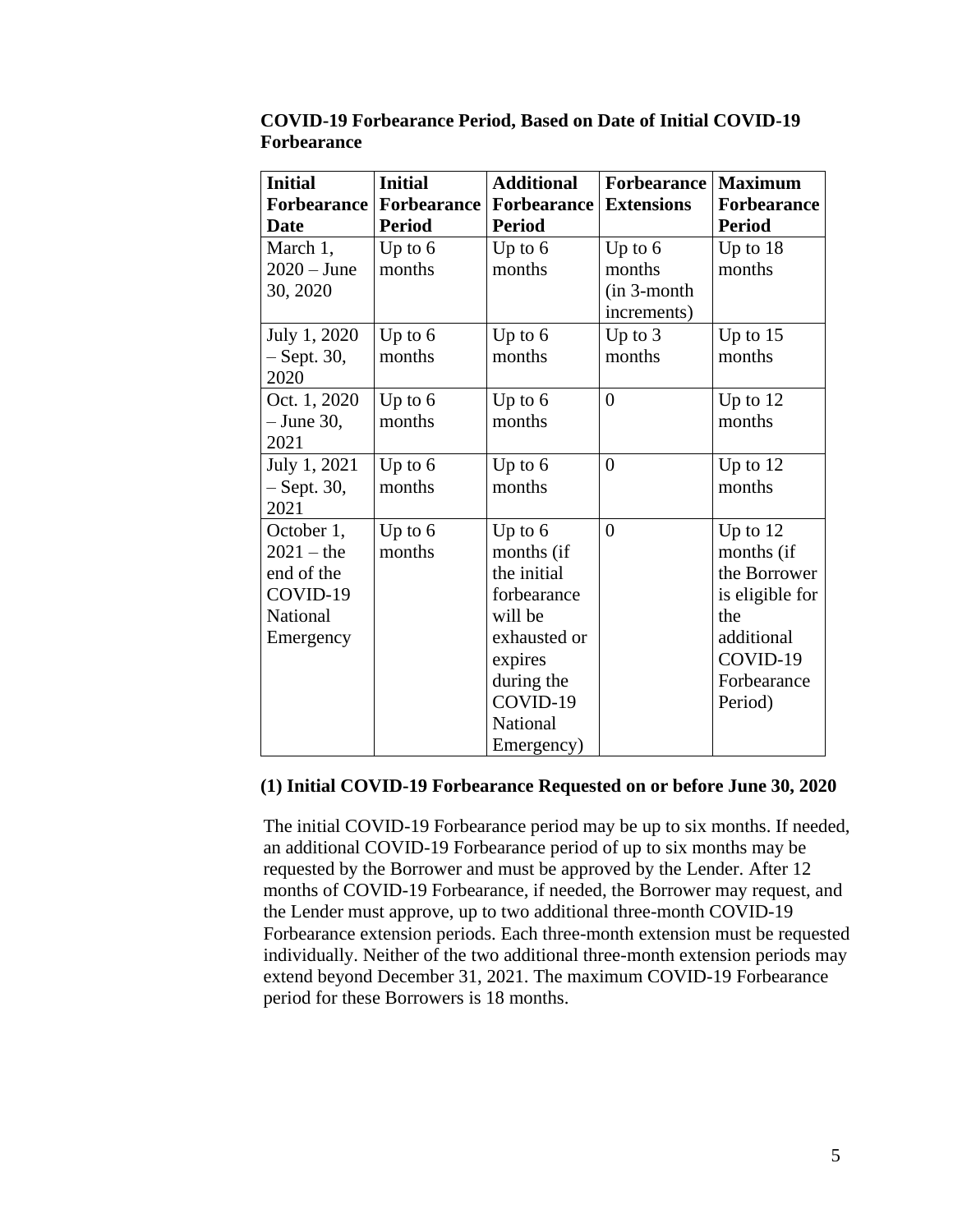## **(2) Initial COVID-19 Forbearance Requested between July 1, 2020, and September 30, 2020**

The initial COVID-19 Forbearance period may be up to six months. If needed, an additional COVID-19 Forbearance period of up to six months may be requested by the Borrower and must be approved by the Lender. After 12 months of COVID-19 Forbearance, if needed, the Borrower may request, and the Lender must approve, one additional three-month COVID-19 Forbearance extension period. The additional three-month extension period must not extend beyond December 31, 2021. The maximum COVID-19 Forbearance period for these Borrowers is 15 months.

## **(3) Initial COVID-19 Forbearance Requested between October 1, 2020, and June 30, 2021**

The initial COVID-19 Forbearance period may be up to six months. If needed, an additional COVID-19 Forbearance period of up to six months may be requested by the Borrower and must be approved by the Lender. The COVID-19 Forbearance must not extend beyond June 30, 2022. The maximum COVID-19 Forbearance period for these Borrowers is 12 months.

## **(4) Initial COVID-19 Forbearance Requested between July 1, 2021, and September 30, 2021**

The initial COVID-19 Forbearance period may be up to six months. If needed, an additional COVID-19 Forbearance period of up to six months may be requested by the Borrower and must be approved by the Lender. This COVID-19 Forbearance period must not extend beyond September 30, 2022. The maximum COVID-19 Forbearance period for these Borrowers is 12 months.

## **(5) Initial COVID-19 Forbearance Requested between October 1, 2021 and the End of the COVID-19 National Emergency**

The initial COVID-19 Forbearance period may be up to six months. If needed, an additional COVID-19 Forbearance period of up to six months may be requested by the Borrower and must be approved by the Lender if:

- the Borrower has utilized a full six months of initial COVID-19 Forbearance; and
- the initial COVID-19 Forbearance will expire on or before the end of the COVID-19 National Emergency.

This COVID-19 Forbearance period must not extend beyond six months after the end of the COVID-19 National Emergency or September 30, 2022, whichever is later. The maximum COVID-19 Forbearance period for these Borrowers is 12 months.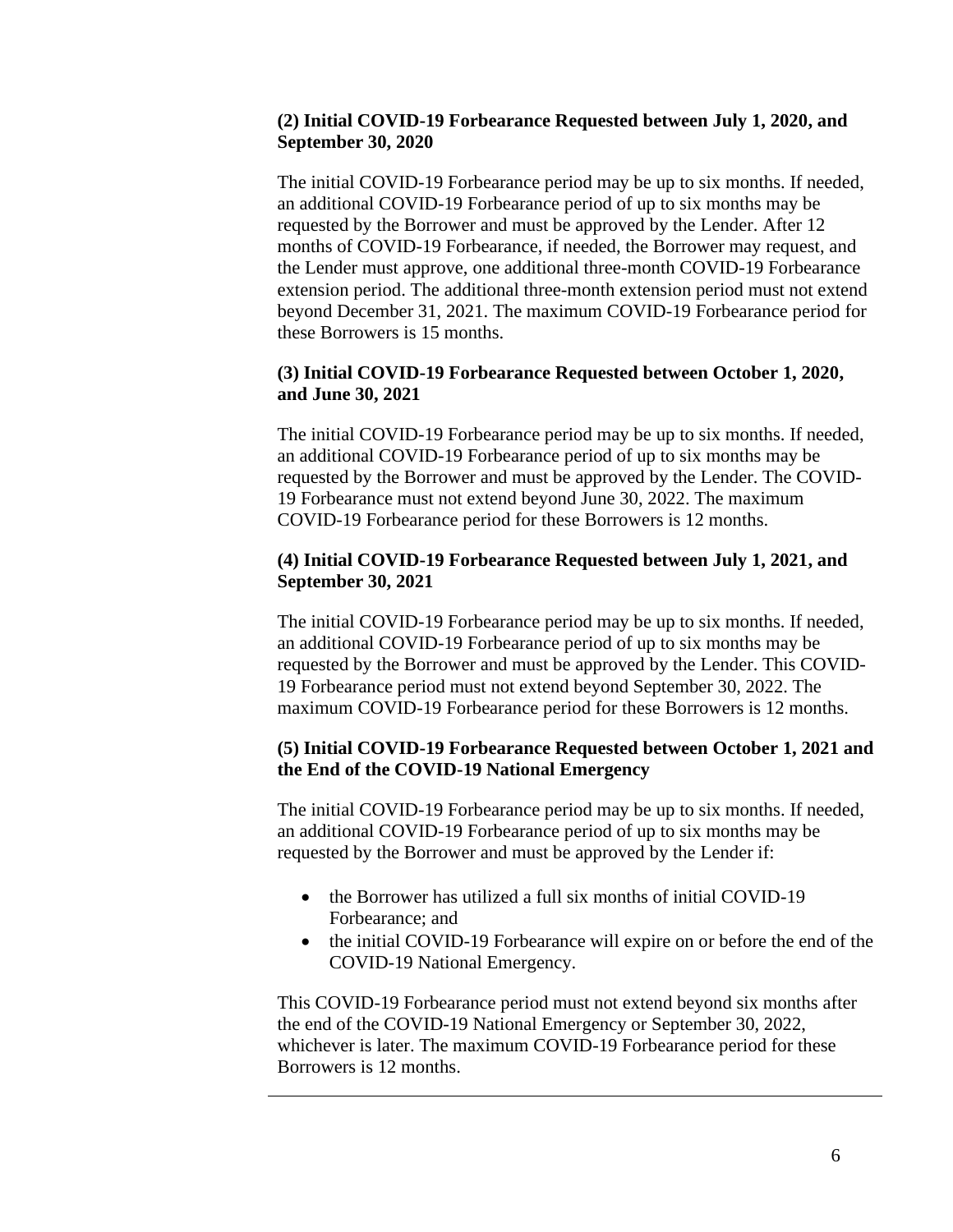#### **COVID-19 Native Advance Loan Modification (COVID-19 Native ALM).**

A COVID-19 Native ALM is a permanent change in one or more terms of a Borrower's Loan that achieves a minimum 25 percent reduction in the Borrower's monthly P&I payment. The COVID-19 Native ALM includes any arrearages the Borrower may have and is not incentivized.

**Eligibility.** To be eligible for a COVID-19 Native ALM the Borrower's Section 184 or Section 184A loan must be 90 or more days past due and the Property must be owner-occupied.

**Lender Requirements.** Lenders must review Borrowers for the COVID-19 Native ALM as follows:

- Borrowers on a COVID-19 Forbearance who are 90 days or more delinquent must be reviewed within 30 days of the expiration of the forbearance. If a Borrower's COVID-19 Forbearance ends after the termination of the COVID-19 National Emergency, these Borrowers may still receive a COVID-19 Native ALM.
- Borrowers who are 90 or more days delinquent before the end of the National Emergency and not on a COVID-19 Forbearance must be considered for a COVID-19 ALM through the termination of the COVID-19 National Emergency.
- Lenders have 120 days to execute a COVID-19 Native ALM or other loss mitigation activity from the end of a Borrowers' COVID-19 Forbearance or from the date a Borrower was 90 days delinquent.

If the Borrower qualifies for a COVID-19 Native ALM, the Lender must:

- prepare and send out the Loan Modification documents to the Borrower; and
- provide a cover letter that includes:
	- o an explanation of terms including the modified Loan payment amount;
	- o the date the next payment is due;
	- o a statement that no lump sum payment is required;
	- o a statement that if the Borrower does not accept this offer, this does not prevent them from being evaluated for and potentially obtaining another loss mitigation option to bring their Loan current;
	- o a statement that the Borrower must sign and return the Loan Modification documents within 30 Days of receipt of the documents; and
	- o information for the Borrower to contact the Lender, if needed.

The Lender does not have to contact the Borrower prior to reviewing the Borrower for the COVID-19 Native ALM or sending out the Loan Modification documents.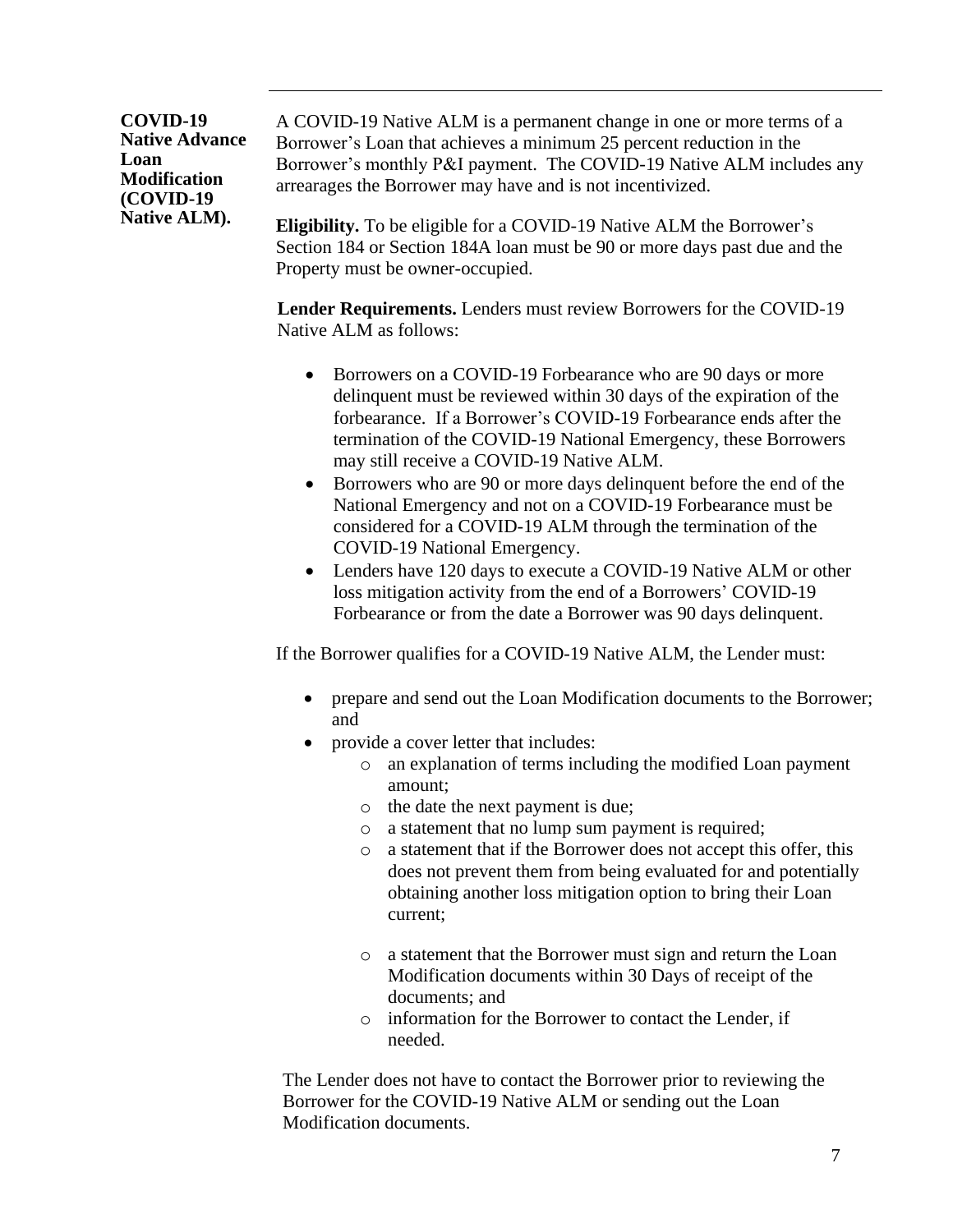Borrowers who do not qualify for a COVID-19 Native ALM (the modified loan does not result in a minimum 25 percent P&I monthly payment reduction) or who do not elect to participate in the COVID-19 Native ALM documents must be evaluated for a COVID-19 Recovery Loss Mitigation Advance or a Recovery Native Loan Modification.

**Terms.** The Lender must ensure that COVID-19 Native ALM meets the following criteria:

- the COVID-19 Native ALM achieves a minimum 25 percent P&I monthly payment reduction;
- the modified Loan is a fixed rate loan:
- the interest rate of the modified Loan is the Freddie Mac Weekly Primary Mortgage Market Survey (PMMS) Rate rounded to the nearest one-eighth of 1 percent (0.125 percent);
- the term for the modified Loan is 360 months;
- the COVID-19 Native ALM only capitalizes arrearages, which refers to any amounts needed to bring the Borrower current and includes:
	- o unpaid accrued interest;
	- o Lender advances for escrow items;
	- o projected escrow shortage amount;
	- o related legal fees and foreclosure and bankruptcy costs not higher than the foreclosure-related fees and costs HUD has identified as customary and reasonable; and
	- o an additional month in the total outstanding debt to be resolved, to allow time for the Borrower to return the executed Loan Modification documents before the modified Loan payment begins;
- the COVID-19 Native ALM fully reinstates the Loan; and
- all late charges, fees, and penalties are waived except that Lenders are not required to waive Late Charges, fees, and penalties, if any, accumulated prior to March 1, 2020.

HUD does not provide a model for COVID-19 Native ALM documents, but the Lender must ensure the Section 184 or Section 184A Loan remains in first lien position and is legally enforceable.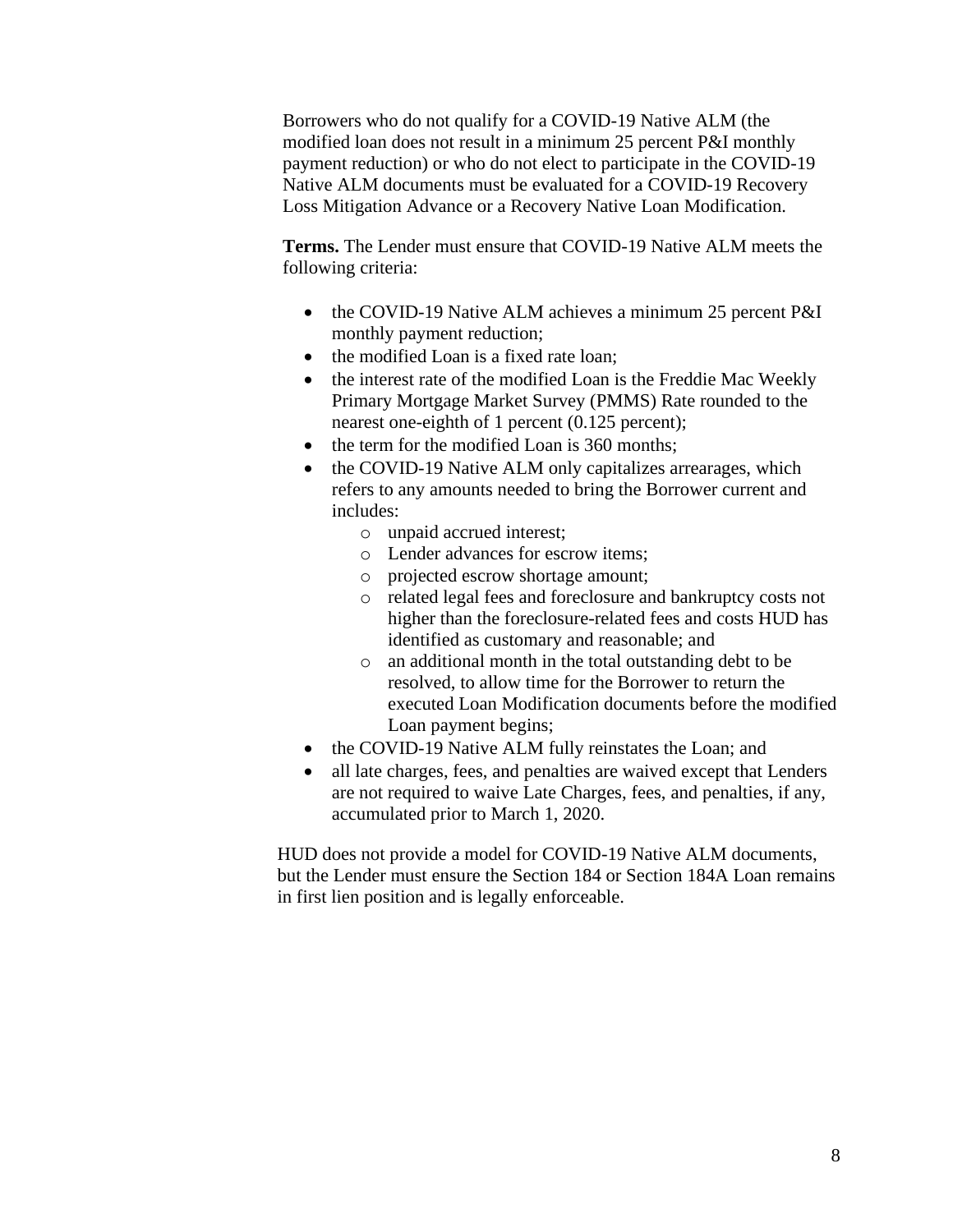**Servicing File.** For those Borrowers that were sent an offer for a COVID-19 Native ALM, a copy of the cover letter and Loan Modification documents, including evidence of the Freddie Mac weekly PMMS used, must be retained in the Servicing File.

Additionally, if the Borrower accepts the COVID-19 Native ALM, copies of the executed Loan Modification documents must be included in the Servicing File.

**Borrower Review for a COVID-19 Recovery Loss Mitigation Advance or Recovery Native Loan Modification**

**Lender Requirements**. If a Borrower did not qualify for or did not accept a COVID-19 Native ALM, the Lender must review the following Borrowers for a COVID-19 Recovery Loss Mitigation Advance or Recovery Native Loan Modification (COVID-19 Recovery Options):

**Borrowers who were on a COVID-19 Forbearance.** The Lender must review all Borrowers who were on a COVID-19 Forbearance after the completion or expiration of the Borrower's forbearance period. Lenders may review the Borrower for the COVID-19 Recovery Options prior to the completion or expiration of the Borrower's forbearance period.

The Lender must complete a loss mitigation option for these Borrowers no later than 120 days from the earlier of the date of completion or expiration of the COVID-19 Forbearance.

If a Borrower's COVID-19 Forbearance ends after the termination of the COVID-19 National Emergency, these Borrowers may still receive a COVID-19 Recovery Option.

**Borrowers who are not on a COVID-19 Forbearance.** The Lender must review all Borrowers who did not participate in a COVID-19 Forbearance when the Borrower is 90 or more days past due and the Borrower affirms they have been negatively impacted by COVID-19. These Borrowers may receive a COVID-19 Recovery Option through the termination of the COVID-19 National Emergency.

The Lender must complete a loss mitigation option for these Borrowers no later than 120 days from the date of the Borrower's request for loss mitigation assistance.

The Lender must document the date of the Borrower's request for loss mitigation assistance in the Servicing File.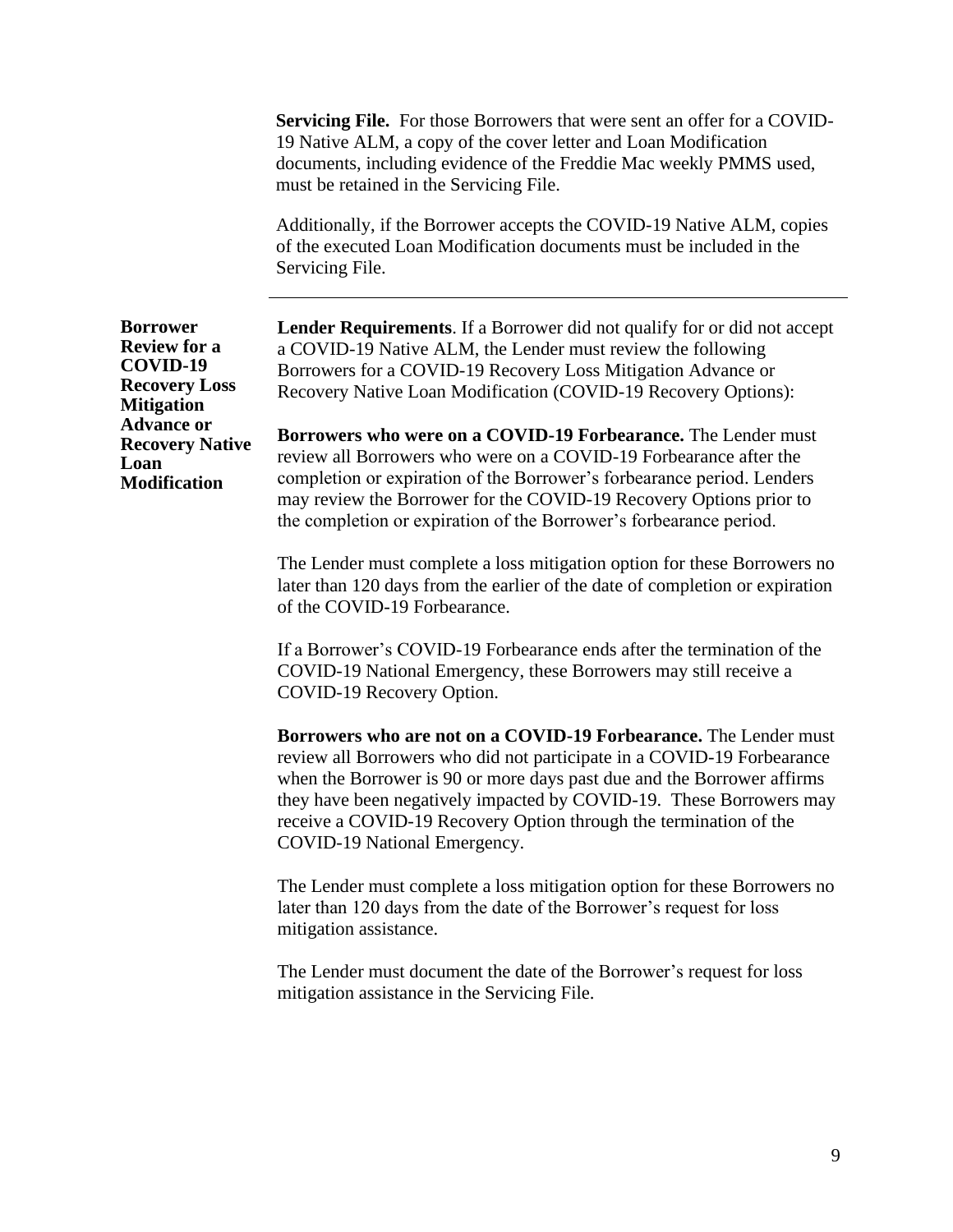**Re-Review of Borrowers.** The Lender must re-review the following Borrowers and implement the COVID-19 Recovery Options no later than 90 days after publication of this DLL, if:

- the Borrower has not yet signed the final loss mitigation documents and requests a review for COVID-19 Recovery options;
- the Borrower was not eligible for a COVID-19 Loss Mitigation Advance; or
- the Borrower's payments became past due as a result of the COVID-19 pandemic after reinstating using a loss mitigation option.

The Lender must complete a loss mitigation option for these Borrowers no later than 120 days from the earlier of the date of completion or expiration of the COVID-19 Forbearance or 120 days from the date of the Borrower's request for loss mitigation assistance.

**COVID-19 Recovery Loss Mitigation Advance (COVID-19 Recovery LMA).**

The COVID-19 Recovery LMA reinstates the Section 184 or Section 184A Loan through the use of a loss mitigation advance for Borrowers impacted by COVID-19 who are able to resume their monthly Loan payments.

To preserve flexibility to provide loss mitigation options for natural disasters and other default episodes that may arise in the future, the COVID-19 Recovery LMA is limited to 25 percent of the Borrower's unpaid principal balance as of the date of default at the time of the initial LMA.

**Eligibility.** The Lender must ensure that:

- a Borrower's loan is 90 or more days past due;
- the Borrower affirms that they have been negatively impacted by COVID-19;
- the Borrower indicates they have the ability to resume making ontime Loan payments; and
- the Property is owner-occupied.

**Terms.** The Lender must ensure that:

- the COVID-19 Recovery LMA fully reinstates the Loan.
- the COVID-19 Recovery LMA amount includes only arrearages, which refers to any amounts needed to bring the Borrower current and includes:
	- o Lender advances for escrow items;
	- o projected escrow shortage amount; and
	- o related legal fees and foreclosure and bankruptcy costs not higher than the foreclosure-related fees and costs HUD has identified as customary and reasonable.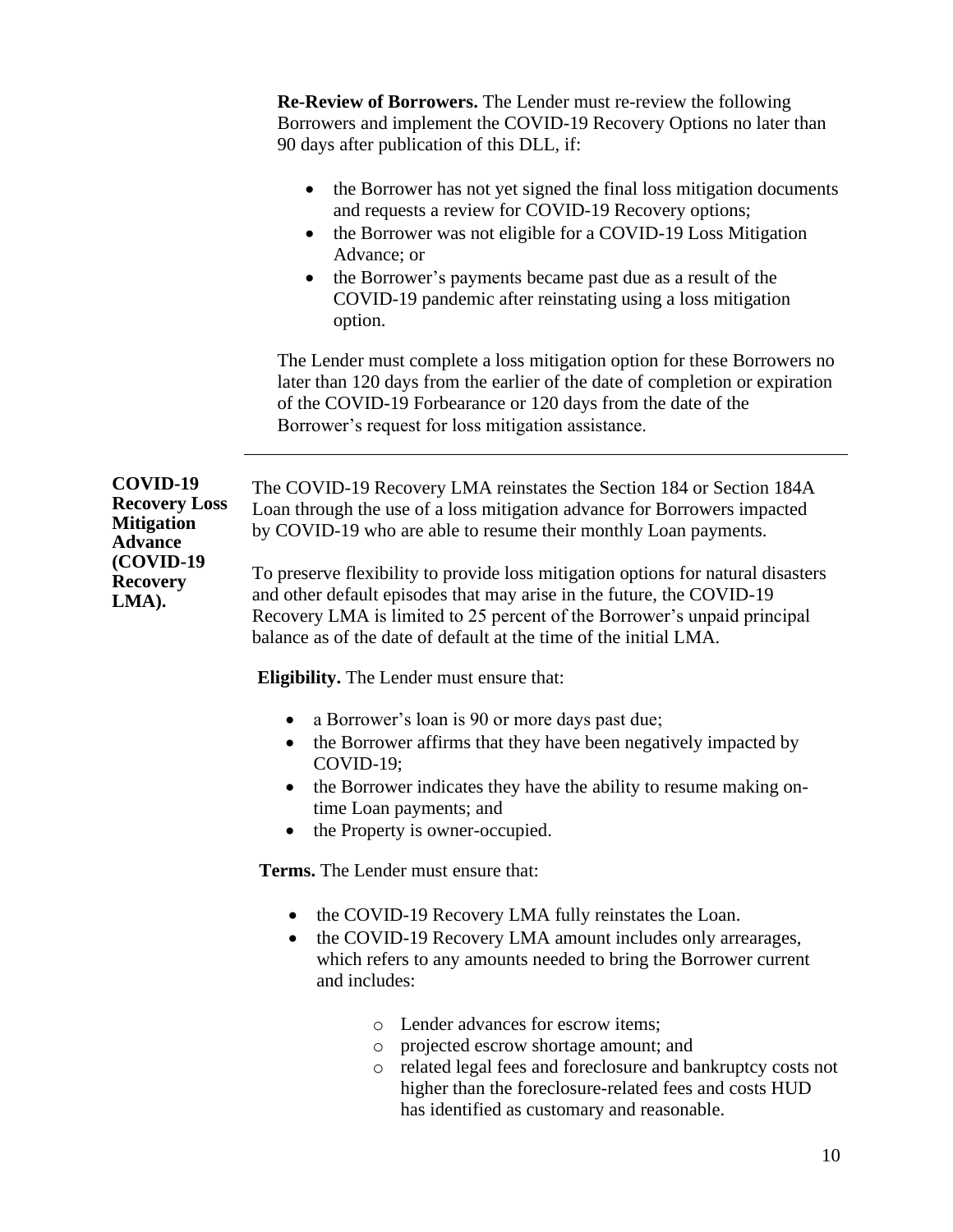- If a Borrower does not have an existing LMA, the COVID-19 Recovery LMA must not exceed 25 percent of the unpaid principal balance as of the date of default.
- If a Borrower has an existing  $LMA(s)$ , the Lender must:
	- o calculate 25 percent of the unpaid principal balance as of the date of default for the initial LMA; and
	- o subtract the outstanding balance of the previous LMA(s) to determine the available amount that can be used for the COVID-19 Recovery LMA.
- The Lender must waive all late charges and penalties. Lenders are not required to waive late charges and penalties, if any, accumulated prior to March 1, 2020.

**Model Documents.** HUD has provided the following model documents:

- Section 184 COVID-19 Recovery Loss Mitigation Advance Promissory Note;
- Section 184 COVID-19 Recovery Loss Mitigation Advance Subordinate Mortgage/Deed of Trust; and
- Section 184A COVID-19 Recovery Loss Mitigation Advance Promissory Note.

To expedite the processing of COVID-19 Recovery LMA claims, if any, Lenders should use these model documents. If the Lender chooses to use a different document Lender must utilize documents that comply with elements of the model documents. For the COVID-19 Recovery LMA, the Section 184 Mortgage must remain in first lien position and be legally enforceable. *ONAP cannot accept FHA documents.*

Eligible Borrowers may receive more than one COVID-19 Recovery LMA.

**COVID-19 Recovery Native Loan Modification** The COVID-19 Recovery Native Loan Modification reinstates the Section 184 or Section 184A loan through the use of a Loss Mitigation Advance for arrearages plus a Loan Modification for Borrowers who are unable to resume their prior monthly Loan payments.

**Eligibility.** The Lender must ensure that:

- a Borrower's loan is 90 or more days past due;
- the Borrower affirms that they have been negatively impacted by COVID-19;
- the Borrower indicates they have the ability to make the modified monthly Loan payments; and
- the Property is owner-occupied.

Eligible Borrowers may receive more than one COVID-19 Recovery Native Loan Modification.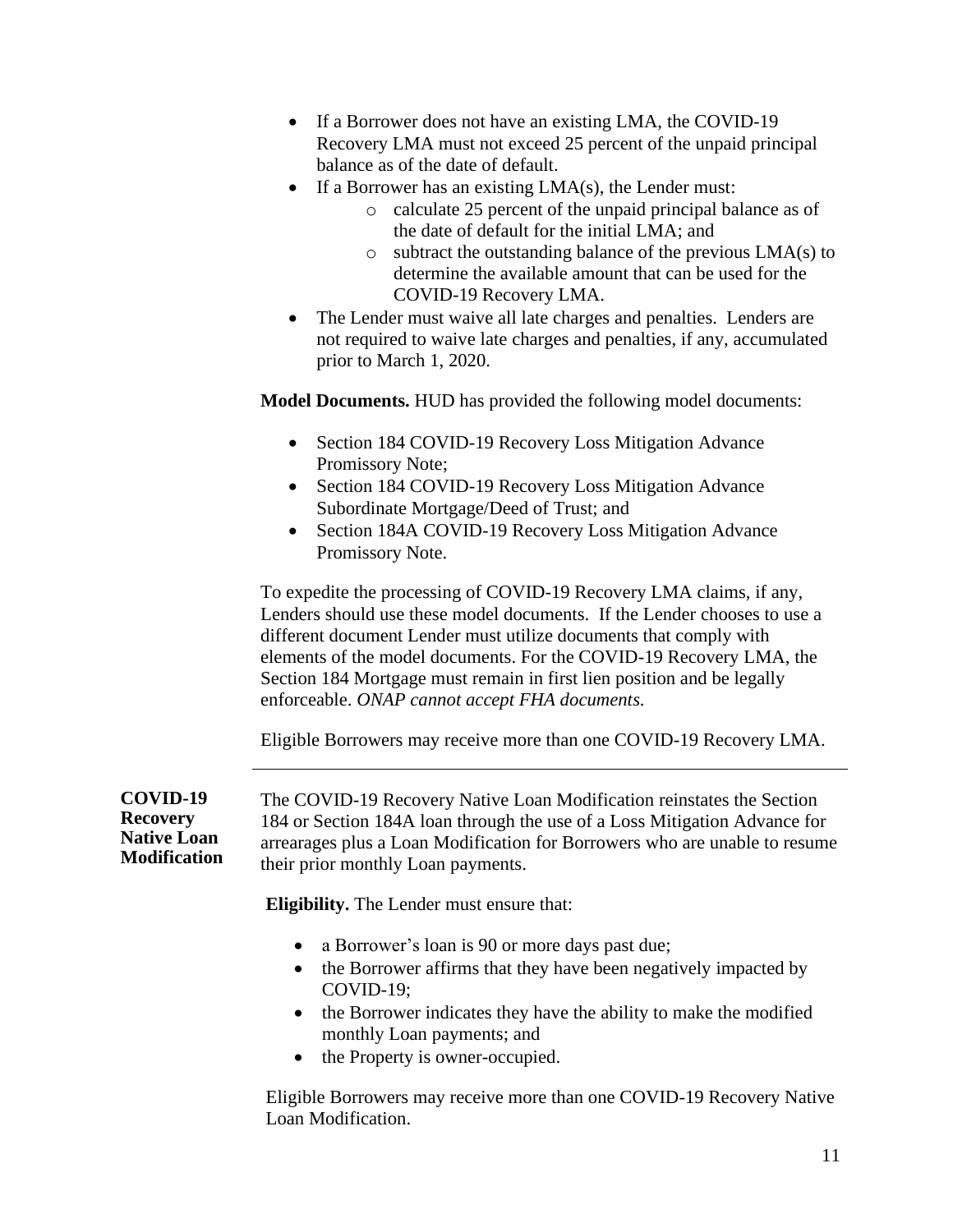**Calculation of Target Payment.** The Target Payment for a COVID-19 Recovery Native Loan Modification is a payment that achieves a 25 percent reduction to the P&I portion of the Borrower's monthly Loan payment.

To arrive at the Target Payment, the Lender must apply the following steps until the Target Payment is achieved. No income documentation is required to calculate the Borrower's modified monthly Loan payment.

## **Step 1 – Calculate Loss Mitigation Advance Availability**

The Lender must determine the amount available for a Loss Mitigation Advance. The LMA must not exceed 25 percent of the unpaid principal balance as of the date of default.

If a Borrower has an existing LMA(s), the Lender must:

- calculate 25 percent of the unpaid principal balance as of the date of default for the initial LMA, and
- subtract the outstanding balance of the previous LMA(s) to determine the available amount that can be used for the new LMA.

# **Step 2 – Arrearages**

The Lender must calculate the arrearages. Arrearages refers to any amounts needed to bring the Borrower current and includes:

- unpaid accrued interest:
- Lender advances for escrow items:
- projected escrow shortage amount; and
- related legal fees and foreclosure and bankruptcy costs not higher than the foreclosure-related fees and costs HUD has identified as customary and reasonable.

Lenders may include an additional month in the total outstanding debt to be resolved to allow time for the Borrower to return the executed Loan Modification documents before the modified Loan payment.

The Lender must ensure that all late charges and penalties are waived. Lenders are not required to waive late charges and penalties, if any, accumulated prior to March 1, 2020.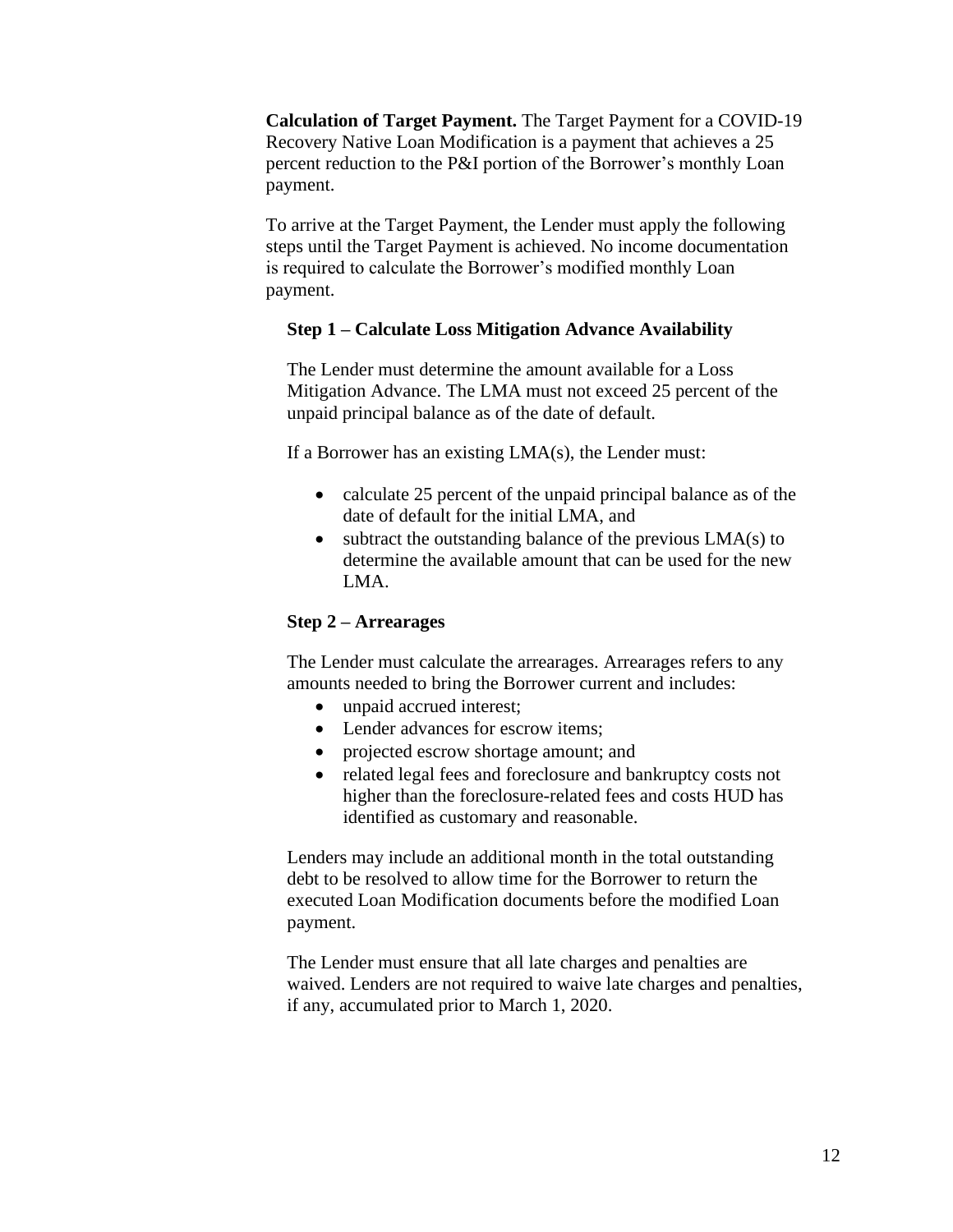#### **Step 3 – Modify the Rate and Term of the Loan**

The Lender must first apply available LMA funds toward the arrearages. If the LMA funds are insufficient to cure the arrearages, then the Lender must capitalize the remaining arrearages into the modified Loan.

The Lender must then extend the term to 360 months and calculate the modified Loan payment. The interest rate of the modified Loan is no greater than the most recent PMMS Rate for 30-year fixed rate conforming Mortgages (U.S. average), rounded to the nearest oneeighth of 1 percent (0.125 percent) as of the date the Borrower is offered a COVID-19 Recovery Native Loan Modification.

#### **Step 4 – Principal Deferment**

If the Target Payment is not achieved, the Lender must apply the remaining available LMA funds, if any, as a principal deferment on the unpaid principal balance, to achieve the Target Payment with the modified Loan.

#### **Step 5 – Target Payment Not Achieved**

If the Lender cannot achieve the Target Payment using the above steps, then the Lender must offer the Borrower the lowest monthly P&I payment that can be achieved under the COVID-19 Recovery Native Loan Modification (NLM). If the Borrower affirms that they can make the offered payment, then the Lender must complete that option.

**Terms.** The Lender must ensure that:

- the modified Loan is a fixed rate Loan;
- the interest rate of the modified Loan is no greater than the most recent PMMS Rate for 30-year fixed rate conforming Mortgages (U.S. average), rounded to the nearest one-eighth of 1 percent (0.125 percent) as of the date the Borrower is offered the COVID-19 Recovery NLM;
- the LMA, as part of a COVID-19 Recovery Native Loan Modification, does not exceed 25 percent of the unpaid principal balance as of the date of default at the time of any initial LMA less any previous LMAs paid;
- the COVID-19 Recovery Native Loan Modification fully reinstates the Loan including all arrearages; and
- the Section 184 or 184A Loan remains in first lien position and is legally enforceable.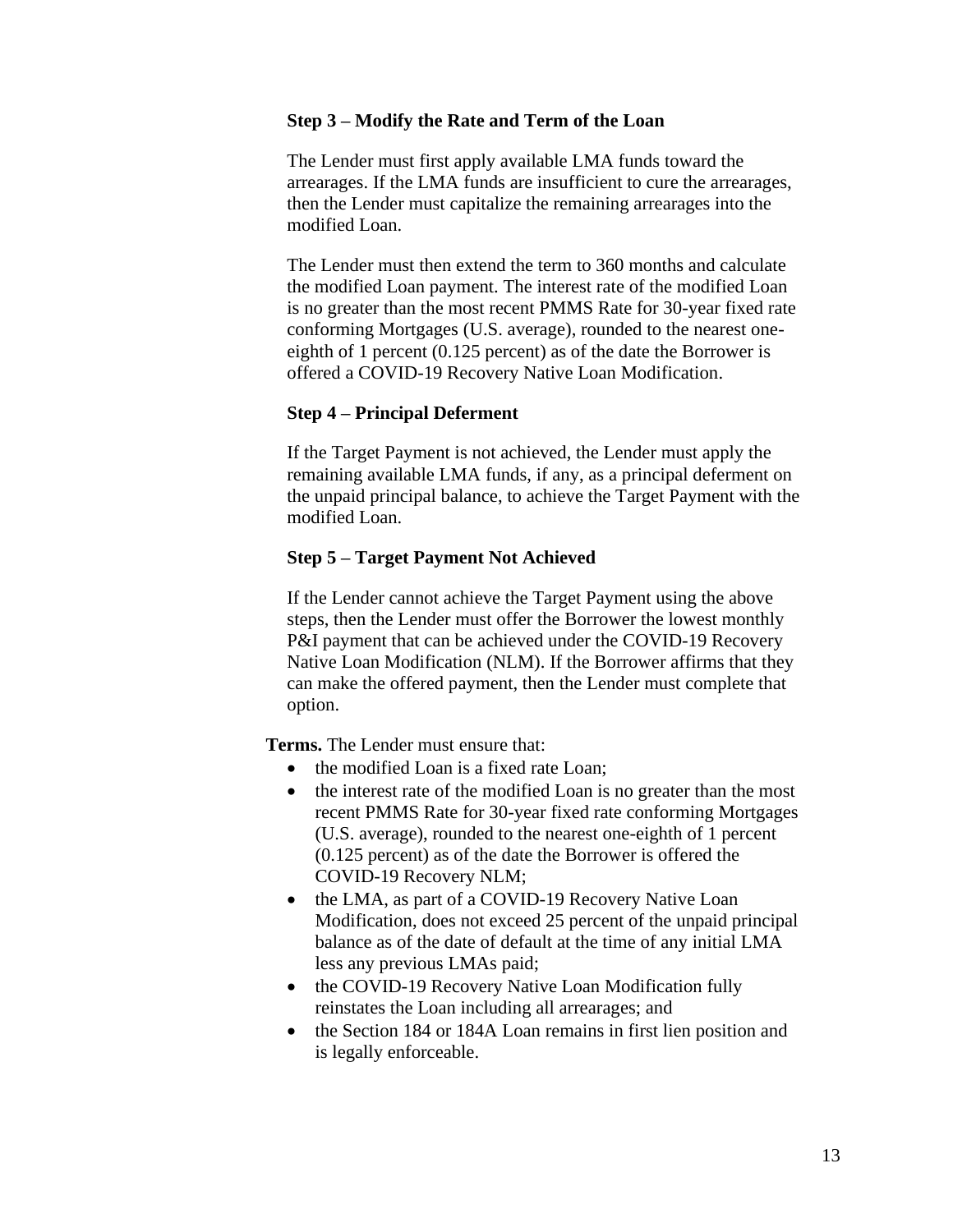**Model Documents.** Since the COVID-19 Recovery Native Loan Modification includes both a loss mitigation advance and a loan modification, Lenders should use the model COVID-19 Recovery LMA documents for the loss mitigation advance portion. HUD does not provide model loan modification documents.

| COVID-19<br><b>Recovery LMA</b><br><b>Required</b><br><b>Documentation</b><br>and Deadline | The Lender must submit all required documentation for COVID-19<br>Loss Mitigation Advance as listed below and found in the Model Loss<br>Mitigation Advance Checklist. The Lender must retain a copy of these<br>documents in the Servicing File.                                                                                                                                                                                                                                                                                                                                                                                                                                                                                                                                                                                                                                                                                                                                                                                                                                                                                                                                                                                                                                                                                                                                                                                                                                         |  |  |  |
|--------------------------------------------------------------------------------------------|-------------------------------------------------------------------------------------------------------------------------------------------------------------------------------------------------------------------------------------------------------------------------------------------------------------------------------------------------------------------------------------------------------------------------------------------------------------------------------------------------------------------------------------------------------------------------------------------------------------------------------------------------------------------------------------------------------------------------------------------------------------------------------------------------------------------------------------------------------------------------------------------------------------------------------------------------------------------------------------------------------------------------------------------------------------------------------------------------------------------------------------------------------------------------------------------------------------------------------------------------------------------------------------------------------------------------------------------------------------------------------------------------------------------------------------------------------------------------------------------|--|--|--|
|                                                                                            | <b>Required Documents:</b>                                                                                                                                                                                                                                                                                                                                                                                                                                                                                                                                                                                                                                                                                                                                                                                                                                                                                                                                                                                                                                                                                                                                                                                                                                                                                                                                                                                                                                                                |  |  |  |
|                                                                                            | Cover letter providing a brief description of the transaction and<br>$\bullet$<br>the Lender contact name, Section 184/184A case number, email<br>address and phone number.<br>Completed Form HUD-27011.<br>$\bullet$<br>Copy of executed COVID-19 Forbearance Agreement, if<br>applicable.<br>Lender Validation of Borrower's request for COVID-19<br>Forbearance, if applicable.<br>Lender certification of Borrower eligibility of COVID-19 Recovery<br>$\bullet$<br>Options.<br>Verification of Forbearance Agreement terms and Borrower's<br>$\bullet$<br>successful completion or termination of the Agreement, where<br>applicable.<br>Evidence of the calculations used to determine the COVID-19<br>$\bullet$<br>Recovery LMA amount and availability.<br>Borrower's Section 184/184A Loan payment history.<br>Evidence of the date the Lender received the executed COVID-19<br>$\bullet$<br>Recovery LMA documents from the Borrower.<br>Evidence of the date Section 184 Subordinate Mortgage/Deed of Trust<br>$\bullet$<br>was submitted for recordation. A Subordinate Mortgage/Deed of Trust<br>is not required for Section 184A loans.<br>Original executed Promissory Note.<br>Original recorded Subordinate Mortgage/Deed of Trust. This is not<br>$\bullet$<br>required for Section 184A loans.<br>Updated Title Policy or Certified Title Status Report showing<br>recordation of Subordinate Mortgage/Deed of Trust. This is not<br>required for Section 184A loans. |  |  |  |
|                                                                                            | The Lender must submit a copy of these documents using ONAP's electronic<br>document delivery portal, Native Advantage (aka ONAP Catalyst), no later<br>than 45 days from the date of execution.                                                                                                                                                                                                                                                                                                                                                                                                                                                                                                                                                                                                                                                                                                                                                                                                                                                                                                                                                                                                                                                                                                                                                                                                                                                                                          |  |  |  |

The Lender must also deliver the original executed COVID-19 Recovery LMA Promissory Note and recorded Subordinate Mortgage/Deed of Trust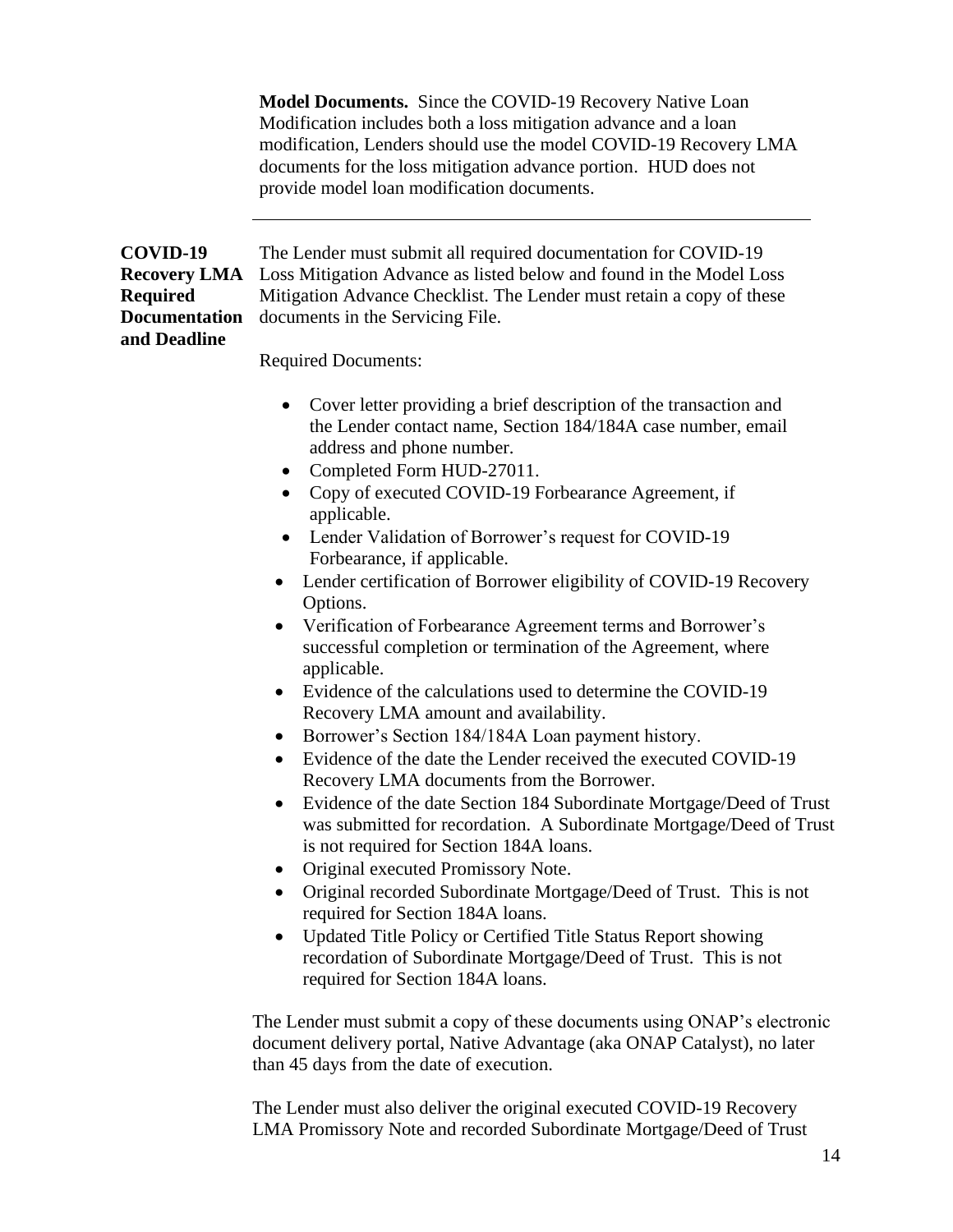|                                                                                                                            | using an overnight or two-day delivery service. Deliver the original<br>documents to:                                                                                                                                                                                                                                                                                                                                                                                                             |  |  |
|----------------------------------------------------------------------------------------------------------------------------|---------------------------------------------------------------------------------------------------------------------------------------------------------------------------------------------------------------------------------------------------------------------------------------------------------------------------------------------------------------------------------------------------------------------------------------------------------------------------------------------------|--|--|
|                                                                                                                            | U.S. Department of Housing and Urban Development<br>Office of Native American Programs/OLG<br><b>Attention: LMA Claims</b><br>451 Seventh St. SW, Room 4108<br>Washington, DC 20410                                                                                                                                                                                                                                                                                                               |  |  |
|                                                                                                                            | The Lender is automatically granted a 90-Day extension to the six-month<br>deadline for submitting the original executed COVID-19 Recovery LMA<br>Promissory Note and recorded Subordinate Mortgage/Deed of Trust<br>documents to HUD.                                                                                                                                                                                                                                                            |  |  |
|                                                                                                                            | If a Lender experiences additional delays due to circumstances beyond their<br>control that impact the delivery of the Loss Mitigation Advance documents,<br>Lenders may request an additional extension from HUD.                                                                                                                                                                                                                                                                                |  |  |
| <b>Required</b><br><b>Documentation</b><br>for COVID-19<br><b>Recovery</b><br><b>Native Loan</b><br><b>Modification</b>    | The Lender must submit the documents in the time frame prescribed as listed<br>above in "COVID-19 Recovery LMA Required Documentation and<br><b>Deadline.</b> " In addition, the Lender must retain the Loan Modification<br>documents, including evidence of the Freddie Mac weekly PMMS used, in<br>the Servicing Case Binder.                                                                                                                                                                  |  |  |
| <b>Extension of</b><br><b>First Legal</b><br><b>Deadline Date</b><br>related to<br><b>Foreclosure</b><br><b>Moratorium</b> | Deadlines for the First Legal Action and Reasonable Diligence Time<br>Frame for fee simple properties and the deadline for assignment to HUD<br>for Tribal Trust properties is extended by 180 Days from the later date of<br>either the end of the Borrower's COVID-19 Forbearance or the expiration<br>of the foreclosure moratorium for Section 184 and Section 184 Guaranteed<br>Loans, except for Section 184 and Section 184A Guarantee Loans secured<br>by vacant or abandoned Properties. |  |  |
|                                                                                                                            | To clarify, the foreclosure moratorium ended on July 31, 2021; therefore,<br>the deadline for the First Legal Action/assignment for Borrowers not under<br>a COVID-19 Forbearance was January 27, 2022. Unless requested before<br>the deadline, HUD will not consider issuing an extension of this<br>timeframe.                                                                                                                                                                                 |  |  |
|                                                                                                                            | If the Lender needs additional time to meet the First Legal<br>Action/assignment deadline for Borrowers whose COVID-19 Forbearance<br>has ended, the Lender must submit a request for an extension on HUD<br>Form 50012 to 184Servicing@hud.gov before the expiration of the 180<br>days.                                                                                                                                                                                                         |  |  |